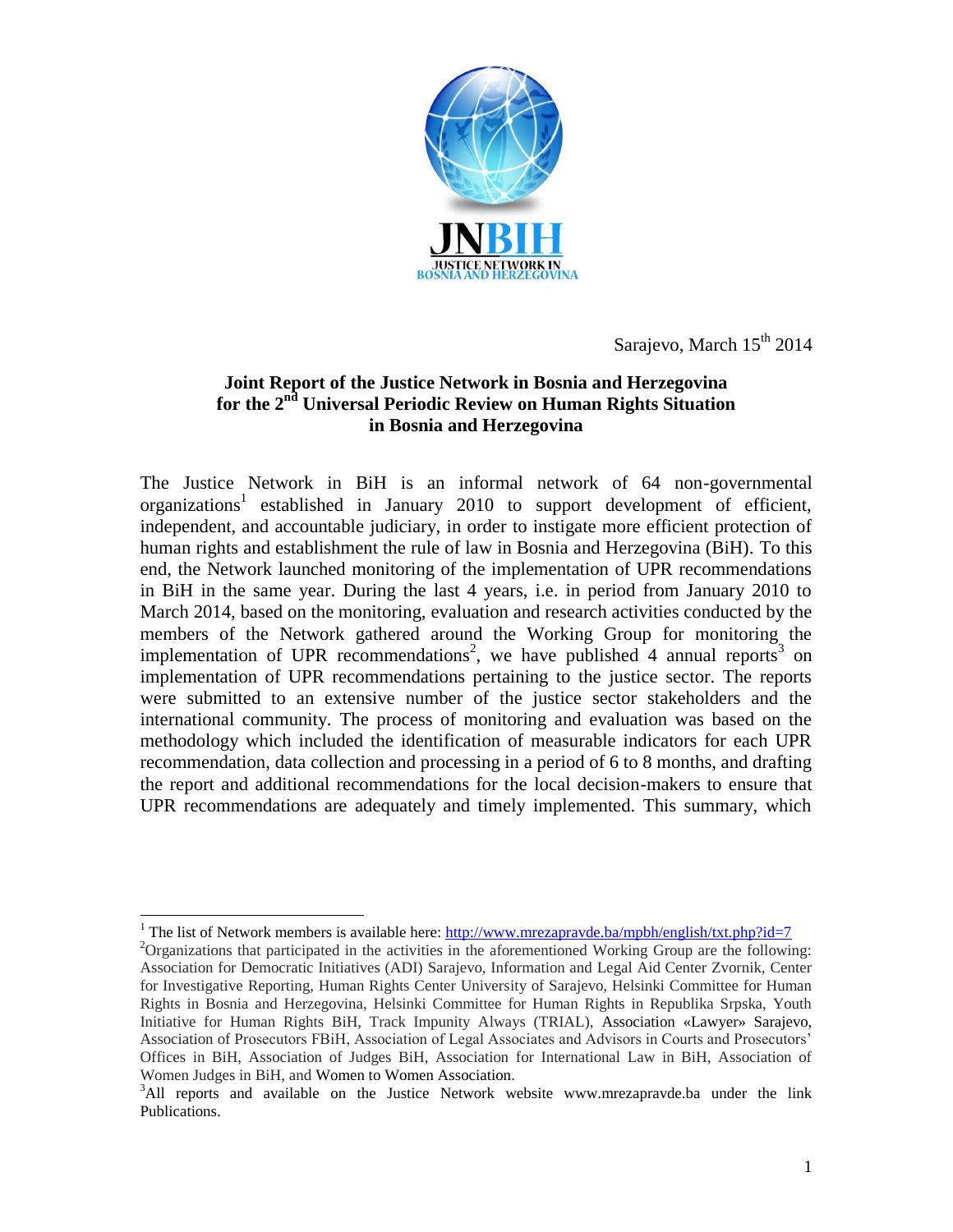was the subject of extensive consultations within and outside the Network, was prepared on the basis of the aforementioned reports.<sup>4</sup>

Given that the Justice Network operates in the justice sector, only those UPR recommendations that pertain to this sector were monitored. The objective was to stress out the importance of the judiciary in the context of human rights protection: only the justice sector guarantees that citizens' rights will be protected from violations by public or private institutions, either before the court or through the other dispute settlement mechanisms. It is impossible to assess the level of respect of basic rights and freedoms of BiH citizens without an insight into the protection of human rights through the judiciary. Other non-governmental organizations (NGOs), such as an informal coalition of NGOs gathered around the Human Rights House in Sarajevo and coalition of associations gathered around the TRIAL (Track Impunity Always), were monitoring and reporting on implementation of other UPR recommendations. By using this approach, we focused on different areas within different networks of non-governmental organisations in order to avoid any overlaps.

This report, in general, concludes that very little or no progress has been made with regard to the implementation of UPR recommendations by the state and its bodies. A particular challenge when it comes to the protection of human rights, is the application of the legislation in practice and the lack of implementation of laws that protect human rights in accordance with international standards. The non-harmonised laws in various jurisdictions throughout Bosnia and Herzegovina (BiH) represent a serious source of discrimination, given that, through such approach, different territorial jurisdictions guarantee different rights to citizens, as well as the criteria and procedures in exercising their rights, depending on the place where they live or work. This endangers the right to equal access to justice and the access to rights and courts is largely determined by the social status of an individual due to the lack of harmonised and functional free legal aid system.

The failure to implement UPR recommendations in BiH is a direct result of a) the lack of political will of the elected officials to seriously commit to reform processes and b) poor coordination of the relevant institutions in preventing and sanctioning the frequent violations of the human rights in the country. Although two workshops were orgamised by the UNDP Mission to BiH and the Ministry for Human Rights and Refugees of BiH for the purpose of developing the methodology and mechanisms to monitor the implementation of UPR recommendations in BiH, this has not yielded the real impact in the field. The coordinating body for the monitoring of the implementation of UPR recommendations, which would enable the establishment of the formal cooperation between the state institutions in specific areas, was not established. Also, formal training or informative sessions were not provided for the representatives at the lower levels of government.

 $\overline{a}$ 

 $4$  The electronic consultations were held from 26th February to March  $13<sup>th</sup>$  2014 and all Network members received the draft version of this report to provide their comments. In addition, the Justice Network organized a Round Table on March  $13<sup>th</sup>$  in order to review the submitted comments, hold external consultations and finalize the report.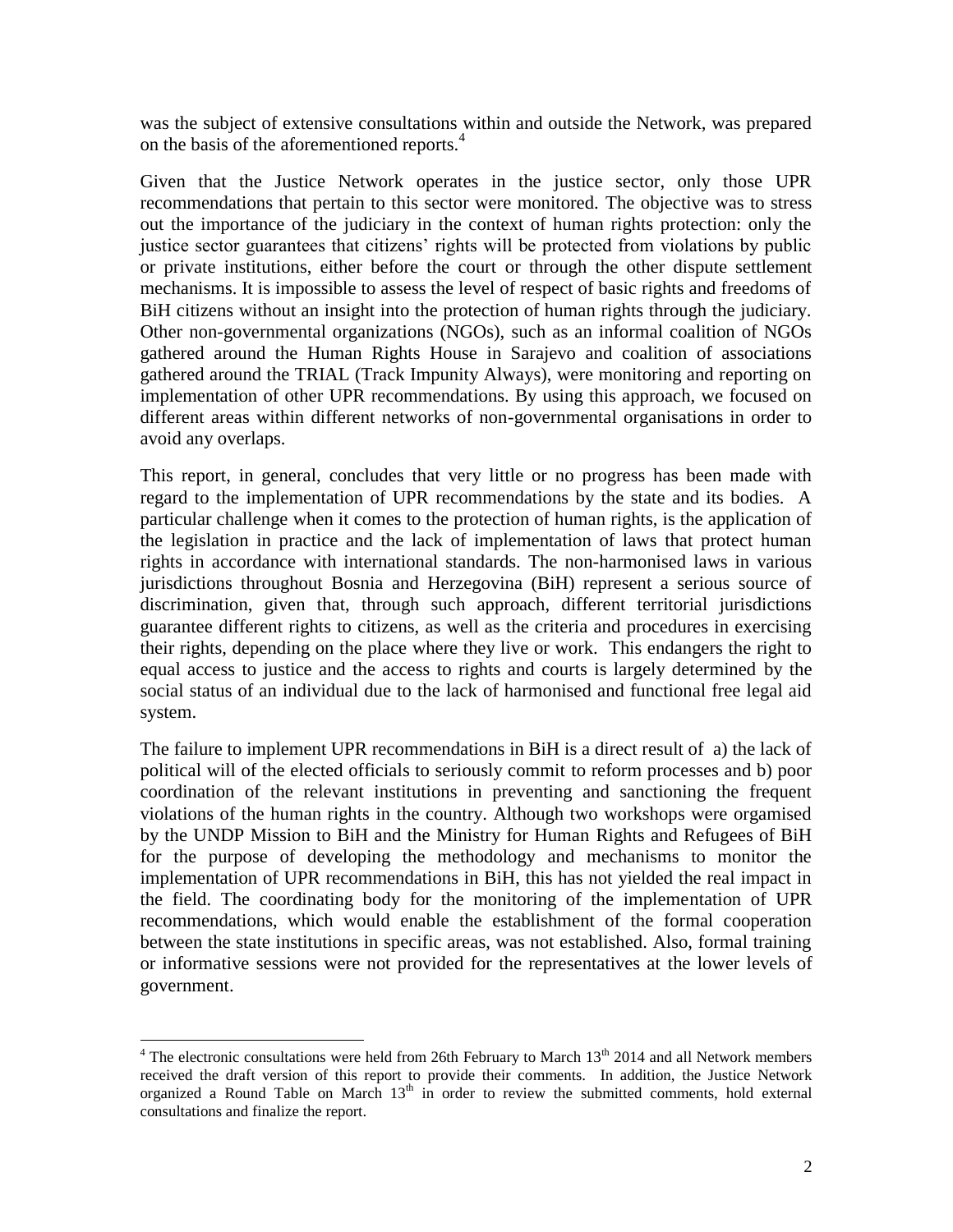Through this report, we urge the UN Human Rights Council and all member countries to exert a democratic pressure on local decision-makers through issuing their recommendations and activities in the embassies in BiH, and to support the efforts made by the citizens and civil society who expressed their dissatisfaction with the state of affairs in the country through mass protests and plenums in January and February 2014, indicating the necessity for establishment of the actual rule of law in Bosnia and Herzegovina.

### **1. ACCESS TO JUSTICE (recommendations 18, 19, 74 and 79 –** *not implemented)*

1.1. Freedom of Access to Information Act (FAIA) which was enacted at the state and entity levels has proven to be an important mechanism for making more effective claims for access to public information and services and therefore provides a basis for better protection of individual and collective human rights. However, the implementation of this law is inconsistent: the implementation of FAIA was far more successful on the state level<sup>3</sup> when compared to the implementation on the level of entities, cantons and local self-government units. The laws at different levels of government are not harmonised, which means that in order to exercise the right to free access to the information, one must know the administrative procedures that vary depending on the level of government and also vary from one institution to another<sup>6</sup>. At the same time, no sanctions are envisioned for institutions which fail to submit the requested information and the costs of seeking the information are very high<sup>7</sup>. Therefore, it is necessary to harmonise all laws on freedom of access to information in BiH and to introduce better safeguard mechanisms in the event of refusal to deliver the requested information.

1.2. Lengthy court proceedings – which implies failure to process the cases by the first instance courts and non-scheduling main trials at these courts, lengthy processes of ruling decisions upon appeal by second instance courts, and the duration of proceedings before the entity-level supreme courts – constitute serious impediments in the judiciary. The

 $\overline{a}$ 

<sup>&</sup>lt;sup>5</sup> In January 2014, the Parliamentary Assembly of BiH has amended the Freedom of Access to Information Act of BIH thus giving the competencies to the Administrative Inspectorate of the Ministry of Justice to impose fines in the case of failure to provide requested information. The inspectors have the authority to impose the fine up to 1.000 KM on the spot to the responsible person or relevant institution who/which fail to respond to the request within 15 days. If the case ends up before the court, the fine may reach up to 15.000 KM. However, the Administrative Inspectorate will investigate only those reports that pertain to the silence of administration, i.e. the situation when the institution is non-responsive to the request and when it fails to comply with the deadline for delivering the response. The Inspectorate is not authorised to examine the contents of the response. Pursuant to the new amendements, this will be performed by the "secondinstance institution", which means that, in majority of cases, the citizens will send their complaints to the complaints to the three-member Complaints Council within the Council of Ministers of BiH. In practice, it means that if the institution provides a partial response, or provides a response and fails to provide information, it does not imply the silence of administration and an individual is in for a lengthy process of obtaining the information, and is entitled to file a complaint and eventually, a lawsuit.

<sup>&</sup>lt;sup>6</sup> The laws are not harmonized and are left for an arbitrary interpretation by the officers in the institutions. For example, a certain institution will provide data on all its employees, whereas the other institution will state that these are personal data.<br><sup>7</sup> For example, the copy of tender documentation for procurement of vehicles for the Office of the

Chairman of the Council of Ministers costs nearly 100,00 KM.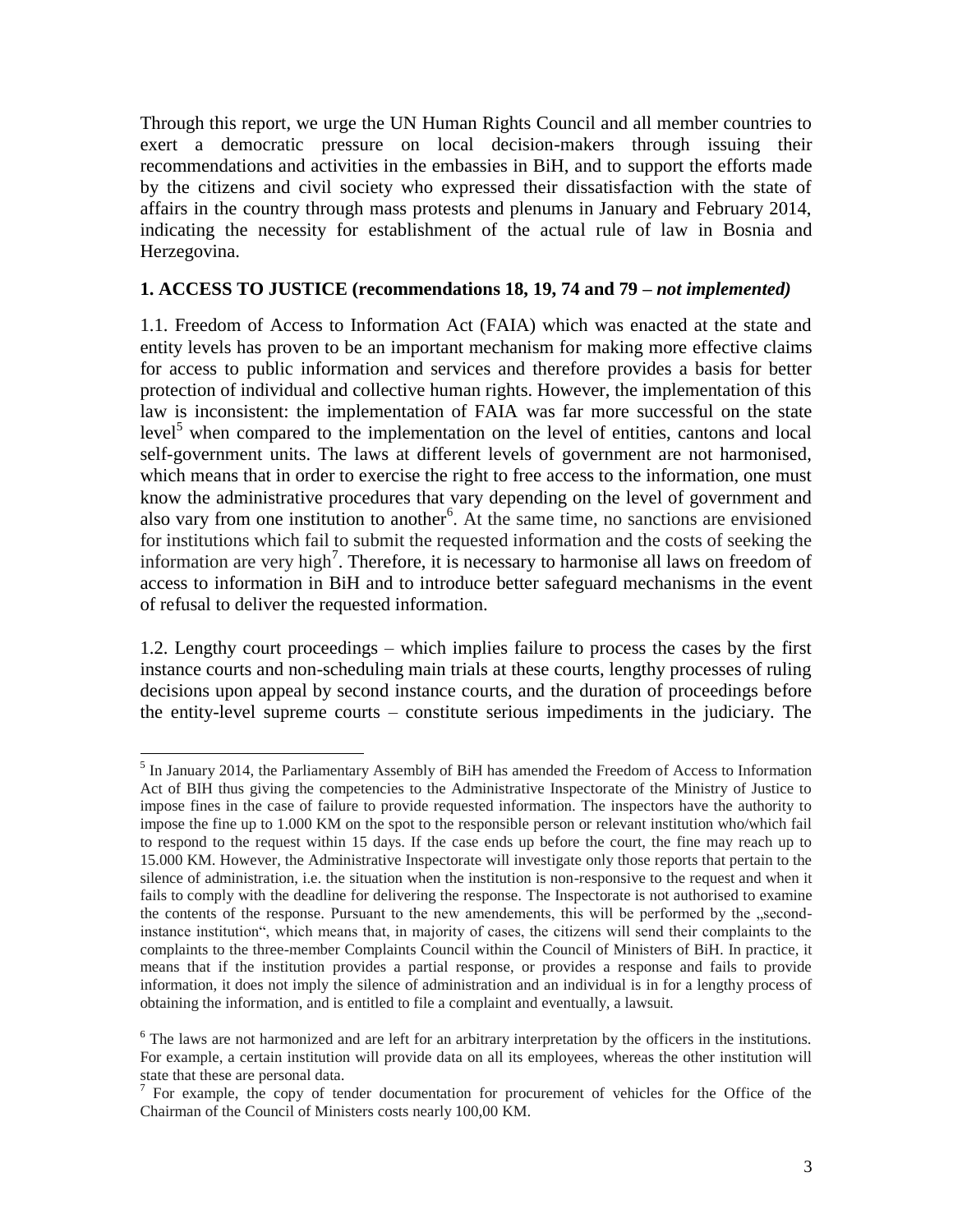failure to comply with the court rules within the reasonable timeframe considerably restricts access to justice in BiH. Court delays takes place each time a new case is registered. Although the electronic case management system has been introduced in nearly all courts and prosecution offices, the courts continue to fall behind the case clearance rates with regard to a large number of cases. With regard to this, it appears that adequate solution would be to introduce and implement evaluation performance for all employees in judicial institutions, accompanied by the career advancement measures or sanctions.

1.3. The Constitution of Bosnia and Herzegovina, i.e. Annex IV to the General Framework Agreement for Peace in BiH (the Dayton Peace Agreement) does not envisage creation of a state-level judicial authority, and therefore the establishment of a Supreme Court of Bosnia and Herzegovina was not defined. In 2002, the Court of Bosnia and Herzegovina was established at the state level, pursuant to the Law on Court of Bosnia and Herzegovina. However, due to its narrow jurisdictions and lack of hierarchical relations with courts in the entities, the Court of BiH is unable to compensate for the non-existence of a Supreme Court of Bosnia and Herzegovina. Due to such structural shortcomings of the judiciary in BiH, the Constitutional Court of Bosnia and Herzegovina, which is not a regular judicial body by its nature and competencies, exceeds its defined appellate jurisdiction in certain cases. In parallel, there are nonharmonised legal solutions at the levels of the entities and Brčko District of Bosnia and Herzegovina (BD BiH) which results in non-harmonised interpretation of the entity laws in practice. The consequence of such structural organization of judicial authorities in BiH is the ineqality of citizens in accessing justice, particularly related to the entity and/or canton where citizens appear as parties in proceedings, or the laws that apply to them. Establishment of the Supreme Court would instigate the process of harmonization of the current non-harmonized jurisprudence, and the development of legal security in the country.

1.4. Exercising the right to free legal aid and access to court without discrimination remains to be only partially regulated throughout BiH. The Center and Office for Free Legal Aid were established in Republika Srpska (RS) and Brčko District, while the approach to free legal aid in Federation of BiH (FBiH) is decentralised, i.e. the cantons have taken the role of free legal aid providers. The state-level or the framework law on free legal aid in civil disputes is non-existent although the Ministry of Justice of BiH has on several occassion submitted the Draft law on free legal aid for adoption by the Parliamentary Assembly of BiH. The current system is complicated and reflects the existing political structure of the state which has proven to be non-functional in nearly all sectors. Also, the criteria and procedures for obtaining free legal aid vary, depending on the jurisdiction where the person resides. The lack of the state-level law and harmonisation of legislation in this area has resulted in situation where the citizens have been discriminated by the very legislation that regulates access to free legal aid. In addition, there is the issue of availability of free legal aid for citizens who do not live in the cities where the free legal aid centres/institutes were established. All entity and cantonal centres/institutes were established in the larger cities within these jurisdictions. The costs of the travel to the larger cities constitute a considerable expenditure for indigent citizens, whereas the remoteness of these institutions also indicates that rural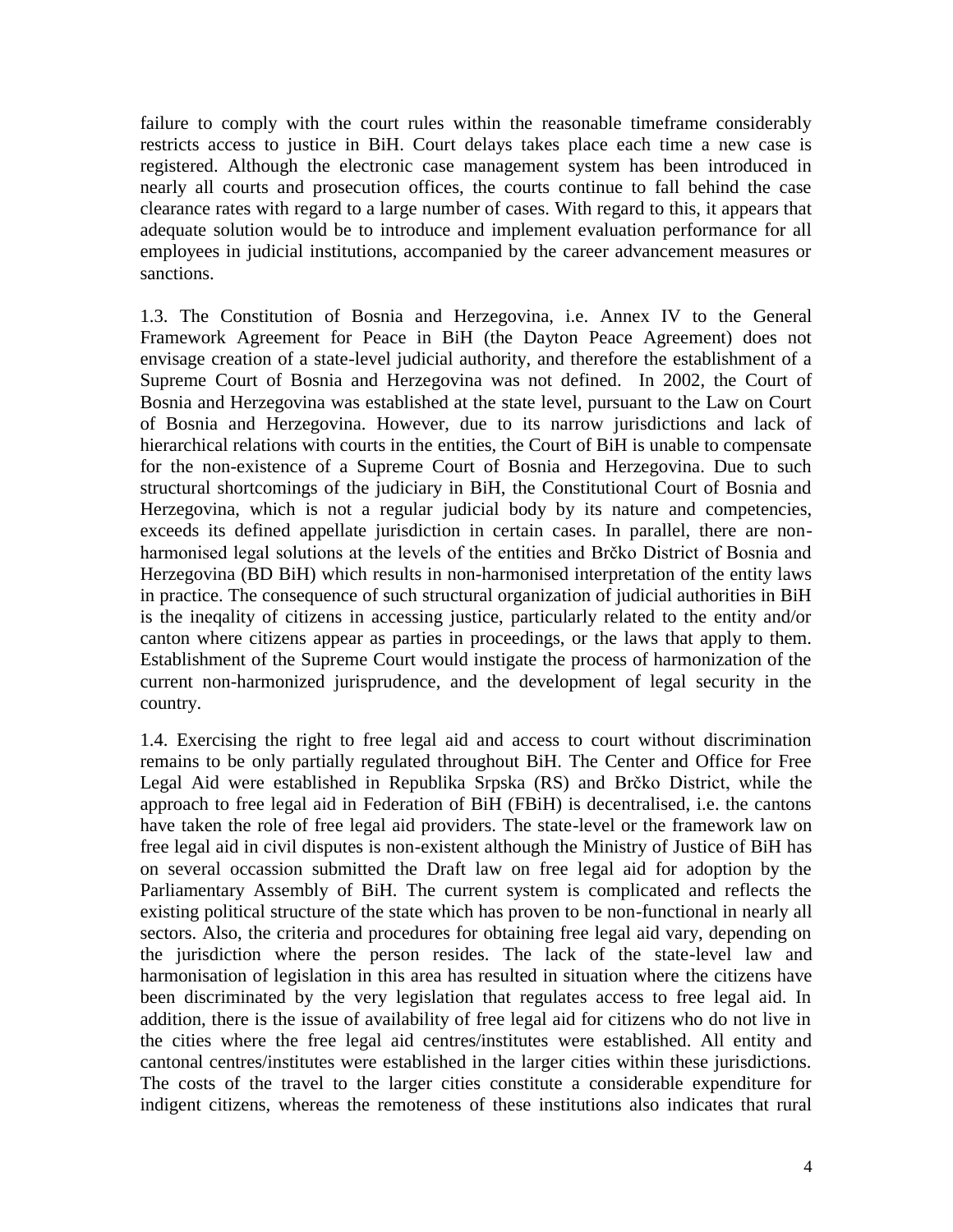communities, very likely, lack information on the existence of such aid. In this way, it is necessary to adopt a state-level Law on Free Legal Aid that will initiate the process of harmonisation of the rights, criteria and procedures in this area, thus enabling the equal access to justice for all citizens of BiH.

1.5. Under the state and entity-level laws on criminal procedures, the defendant is entitled to ex-officio counsel appointed by the court when the defendant is not able, due to financial reasons, to cover the costs of the trial, when the possible prison sentence may exceed 3 years, or when it is in the interest of justice. However, it remains unclear what criteria are applied in the process of appointment of defendant's counsel and what are the criteria used to determine when the defendant is not able to bear the costs of defence. Various abuses of the mechanism of ex-officio counsel appointment have been reported<sup>8</sup>. On the other hand, neither the laws on criminal procedures nor the laws on free legal aid stipulate the right on free legal aid for the victims or aggrieved individuals. These shortcomings have resulted in various negative trends that became visible, in particular, in the processing of war crimes and domestic violence. Thus, the legislative solutions in BiH do not include the mechanism of providing the free legal aid to the victims and injured parties in criminal damage compensation cases. Therefore, the only possibility left for victims and injured parties is to initiate additional litigations in which the material and non-material damage should be subsequently determined. These proceedings are costly and lengthy, and this is something many victims cannot afford.<sup>9</sup> A free legal aid in criminal matters should be the subject to thorough evaluation. It is necessary to introduce the mechanism that will enable a more transparent work of courts when appointing an ex officious counsels and also to introduce a service of providing a free legal aid for the victims and witnesses of criminal offenses.

1.6. In addition, the role of the non-governmental organisations in providing the free legal aid services has not been recognised. Although the NGOs can provide free legal aid, the public funds allocated for their activities are scarce, notwithstanding the fact that nongovernmental organisations represent the key free legal aid providers in BiH. Also, the legal imbalance was observed with regard to associations of citizens and other civil society organizations, in terms of their procedural position and possibility to participate in civil proceedings before the courts, with regard to protection from discrimination in BiH. The state level law on free legal aid, which needs to be adopted, should recognise the role of non-governmental organisations and all other potential actors play in providing free legal aid.

### **2. DISCRIMINATION PROHIBITION AND PROCESSING**

 $\overline{a}$ 

### **2.1. Implementation of the Law on Prohibition of Discrimination (recommendations 32, 34, 45 –** *not implemented)*

<sup>&</sup>lt;sup>8</sup> The research conducted by the Center for Investigative Reporting indicates that "interventions" have been observed when appointing the ex officio counsels, and even highly postioned political officials and owners of private companies responsible for the multi-million embezzlements and money laundering have received ex officio lawyers without having to pay for their services.

<sup>&</sup>lt;sup>9</sup> This problem is particularly noticeable when processing the war crimes cases and affects the exercising of the rights by the victims of war. See the report submitted by the coalition of organisations gathered around the TRIAL (Track Impunity Always).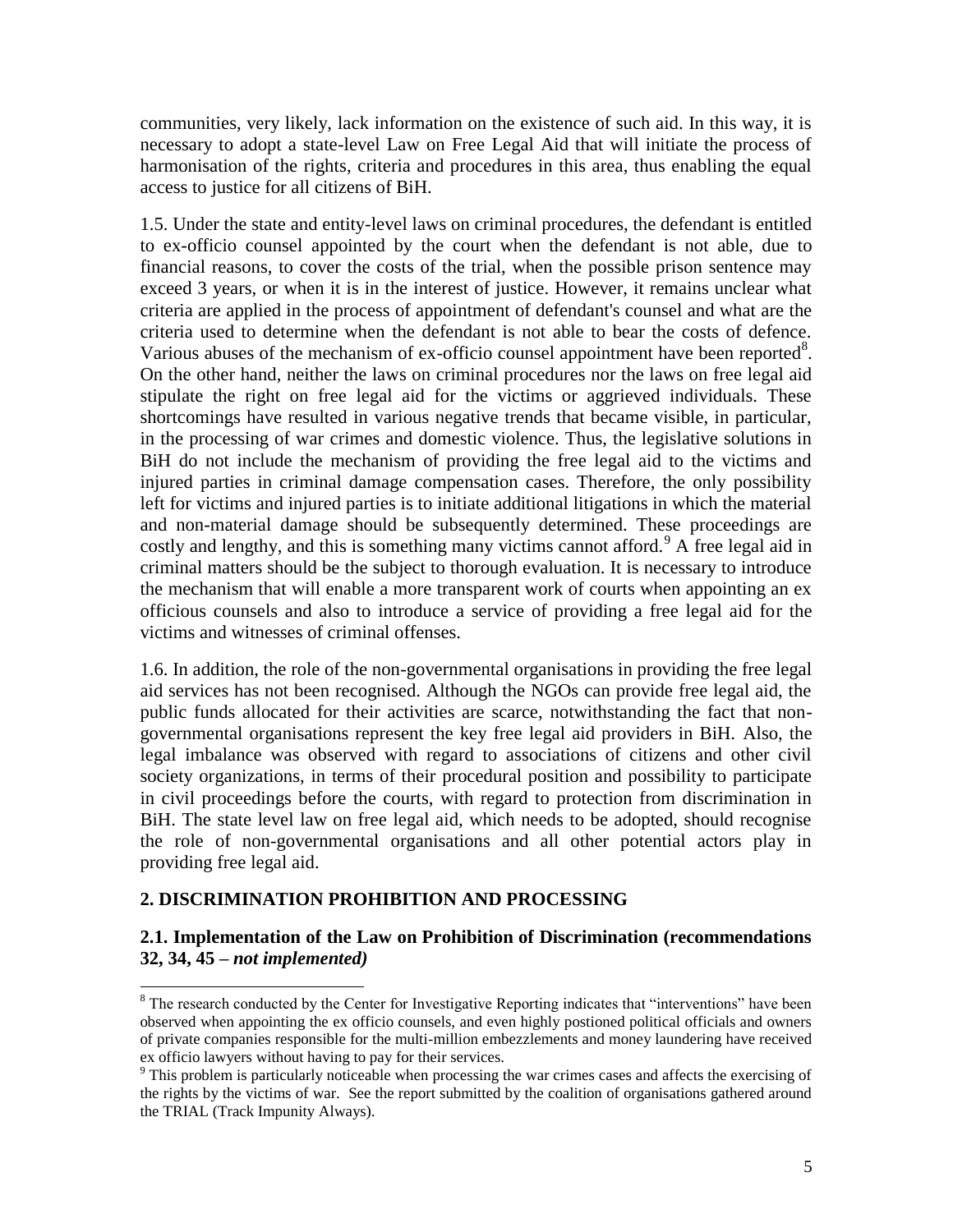2.1.1. Although the BiH Law on Prohibition of Discrimination was enacted in 2009, its implementation in practice has been insufficient. So far, the public is familiar with 3 positive adopted verdicts, which were result of the implementation of the Law. The number of complaints lodged on the grounds of discrimination increased by 33%, rising from 191 to 257, when compared to 2011. However, only few cases pertained to the gender discrimination, discrimination on the grounds of social class, race or disability, although it has been reported that these are the very common forms of discrimination in BiH. The rule of the urgency in processing cases is not respected, and the trainings for judicial community and public are far from being sufficient; whereas discrimination victims have been challenged by various obstacles in exercising their rights to court protection, including the financial obstacles, insufficient deadlines to exercise the right to court protection and fear of victimisation. The Rulebook on Methods of Collecting Data on Cases of Discrimination in BiH was adopted, however, the Ministry of Human Rights and Refugees of BiH has not yet started collecting data from courts, NGOs and the Institution of the Ombudsman, which resulted in failure to establish the system of collection of data from other institutions.

2.1.2. The deadlines for exercising the right to court protection against discrimination set out in the Law on Prohibition of Discrimination BiH are too short. Currently, the subjective deadline to bring an action and exercise the right to protection against discrimination is three months, whereas the objective deadline is one year. Although the time limitations for exercising the right to court protection are necessary to ensure the legal security, the deadlines for obtaining the court protection against discrimination appear to be considerably shorter than the timeframes envisaged in other, similar areas, such as labour relations and right of redress i.e. right to compensation. Given the existing problem of recognising a certain individual as a victim of discrimination, how much time it takes for the victims to muster the courage to bring an action and exercise their rights to court protection, and the obstacles they are challenged with in seeking and obtaining an adequate legal aid, the timeframes envisaged in BiH may constitute a considerable impediment to obtain the court protection against discrimination in practice.

2.1.3. In the forthcoming period, it is necessary a) to explicitly envisage disability as a ground for discrimination in the Law on Prohibition of Discrimination; b) to provide training on available protection mechanisms for potential victims of discrimination on the grounds of race, sex, sexual orientation, disability, and social status and their associations; c) to remove obstacles to access court protection, by providing victims with, *inter alia* legal aid and longer deadlines for exercising their right to court protection; d) to ensure adequate and continuous trainings for judicial community on the specificities of protection against discrimination, envisaged in the Law; e) to ensure urgent initiation of procedure by the judges in these cases; and f) to draft the Rulebook on Collection of Data on Cases of Discrimination.

### **2.2. Constitutional Reforms (recommendations 31, 98, 99, 100, 101, 102 –** *not implemented***)**

2.2.1. Discriminatory provisions in the Constitution of BiH have not been removed. The discussions on the implementation of the judgment of the European Court of Human Rights in the case of Sejdić – Finci v. Bosnia and Herzegovina have continued outside the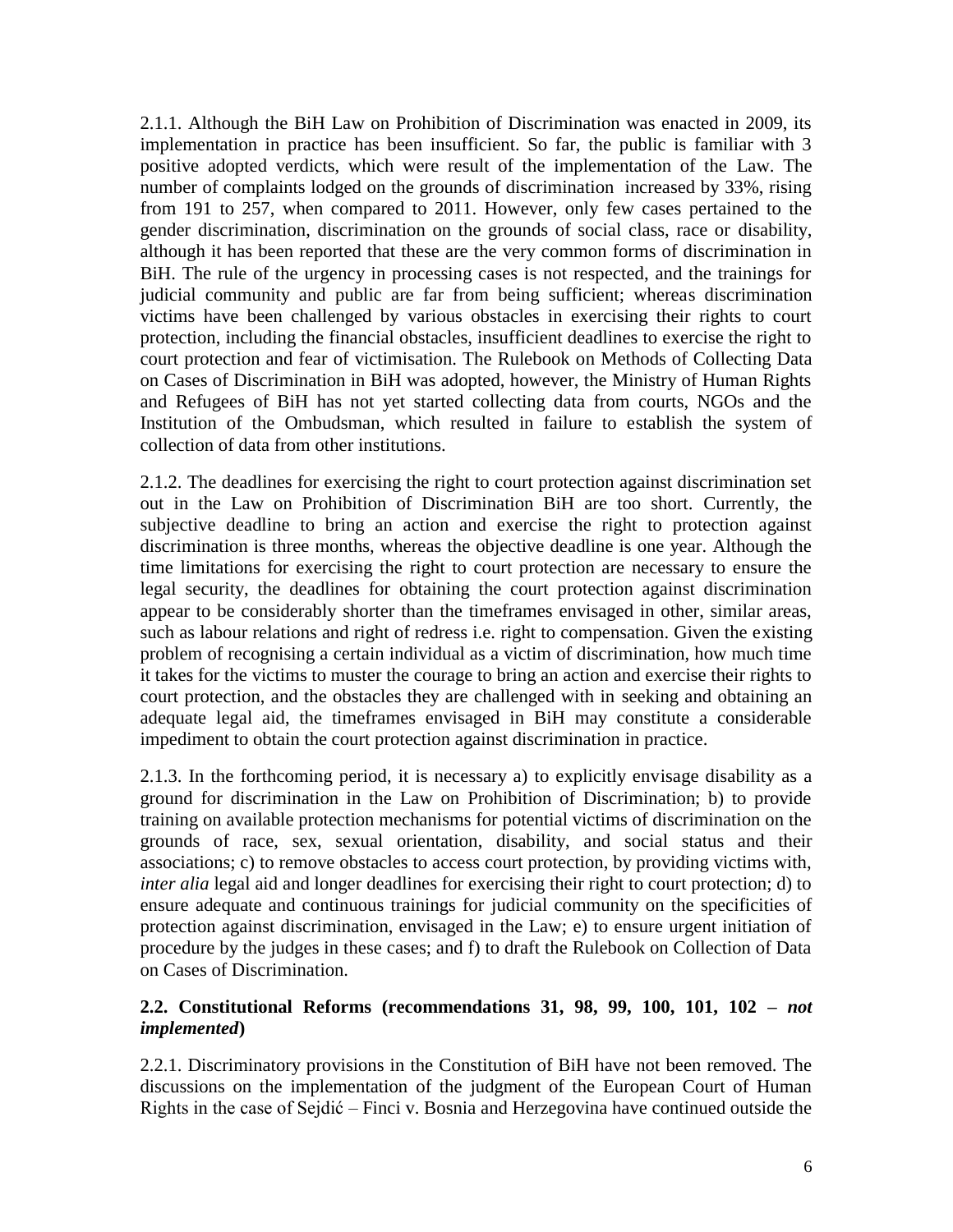institutions of BiH, in non-formal meetings of leaders of the major political parties, instead of being held in the Parliamentary Assembly of BiH (PABiH), as envisaged in the Constitution. The "Others", the civil society and expert community are not being consulted during these negotiations. The special session of the House of Representatives of PABiH to review the set of proposed amendments to the Constitution of BiH has not yet been held, though it was announced.

2.2.2. In parallel to the amendments to the State Constitution,it is necessary to amend the entity constitutions, which also incorporate discriminatory provisions, like the State Constitution.

## **2.3. Protection of the Rights of Sexual Minorities (recommendations 48, 49, 50 –** *not implemented***)**

2.3.1. Although the BiH Law on Prohibition of Discrimination prohibits the discrimination on the grounds of sex, sexual expression or sexual orientation, it comprises erroneous definition of the term "sexual orientation" and "gender expression", which results in discrimination on the grounds of sexual orientation not being adequately recognized. It has not been known that any court process were initiated to provide protection against discrimination on these grounds.<sup>10</sup>

2.3.2. Given the wide-spread anti-LGBT hate speeches in BiH – which is noticeable in media in the form of sensationalisation or stigmatisation of homosexuality by associating it with the negative social practices, and even with violence or crime - it is required to amend the criminal codes in BiH and qualify stirring up hatred on the grounds of sexual orientation as a criminal offense, in order to provide equal protection of the rights of all BiH citizens.

2.3.3. Taking into account the aforementioned information, it is necessary to define the terms "sexual orientation" and "gender expression" in the Law on Prohibition of Discrimination, in compliance with the international standards; to timely prosecute the cases related to discrimination on the grounds of sexual orientation and sexual identity; and to educate the public on the mechanisms of protection against discrimination, and on this particular form of discrimination.

# **3. INDEPENDENCE OF JUDICIARY (recommendations 76 and 81 –** *not implemented***)**

## **3.1. Independence of Judicial Institutions**

3.1.1. The provisions which explicitly pertain to the independence of the courts are not comprised in the Constitution of BiH, which was adopted within the Annex IV to the General Framework Agreement for Peace in BiH. This requires amendments to the Constitution so it will stipulate clear guarantees with regard to the independence of judiciary, both of courts and prosecution offices.

l <sup>10</sup> None of the persons responsible for the attacks during the opening of the Queer Festival in 2008 in Sarajevo was criminally prosecuted. It remains to be seen what will be the response of the authorities regarding the attacks on the participants of Merlinka Festival in 2014.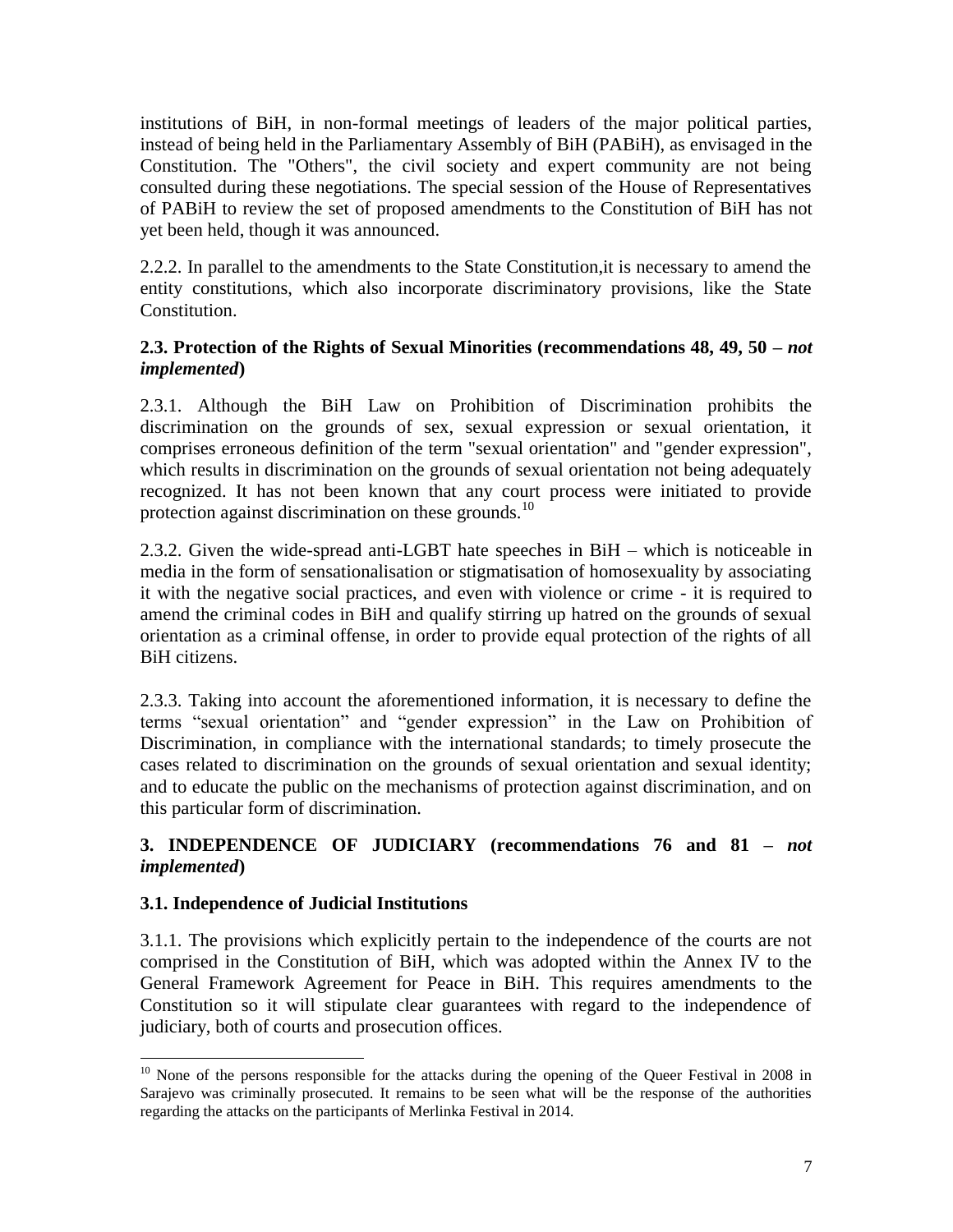3.1.2. The problem which in particular plagues the BiH judiciary is the failure to enforce the court decisions by the executive and legislative powers. The Institution of Ombudsman for Human Rights BiH received a large number of complaints made by citizens on the grounds of non-enforcement of court decisions, where the judgment debtor is municipality, canton or entity. The lack of execution of court decision is legally based as under the provisions of the Civil Procedure Act, enforcement is possible only in the case the funds have been designated for that purpose. Taking into account often budget restrictions, allocations for this purpose are continuously reduced, which presents a risk for legal security of citizens. The failure to enforce decisions of the Constitutional Court of BiH constitutes a particular problem. The prosecution offices of BiH should build capacities to initiate investigations and raise charges, and to held criminally accountable institutions and elected government officials who fail to enforce court decisions.

3.1.3. Interference in the work of judicial institutions by the executive and legislative bodies as well as by elected politicians has been a significant problem that challenges the BiH judiciary for a considerable time now, especially the state-level institutions. Several such cases were reported during the monitoring period. The political influence exerted on the courts and prosecution offices when prosecuting current of former highly positioned political, state or entity officials, is a particular problem. The courts and prosecution offices have been dealing with hundreds of such cases and indictments cover offenses such as abuse of authority, embezzlement, misuse of funds, and other irregularities. Nearly all cases result in acquittal, provided that prosecution office has initiated proceedings in the first place.

3.1.4. There are 4 legal systems and 14 sources of financing of judicial institutions in BiH. The judiciary in BiH is financed from ten cantonal and two entity budgets, state budget, and the budget of Brčko District of BiH. The relevant ministries of justice and authorities responsible for approval of the budgets have an option to amend the budgets of judicial institutions. Prior to this, they are obliged to inform and consult with the High Judicial and Prosecutorial Council of BiH - the institution that approves the budget. Due to such structure of competencies, we are often the witnesses of direct and, in practice, very common influence of executive power on the judiciary. Different levels of government have different financing priorities. For example, some cantons allocate larger portion of its total annual budget to finance judiciary, while other have different priorities (e.g. capital investments, higher education, police forces, public health etc.). Judicial institutions at all levels should have equal scope of financing. This would prevent differences resulting in uneven efficiency and access to justice, which primarily place the citizens on unequal footing in the place where they exercise their rights.

3.1.5. A large number of UPR recommendations are directly related to the implementation of Justice Sector Reform Strategy in BiH (BiH JSRS) which was adopted in 2008. Due to increased lack of political support, the envisioned reforms continue to be implemented, almost exclusively, at operational and technical levels, i.e. the efforts are made to implement those programmes and activities which are deemed to be less "politically sensitive", which inevitably results in a very limited overall progress. In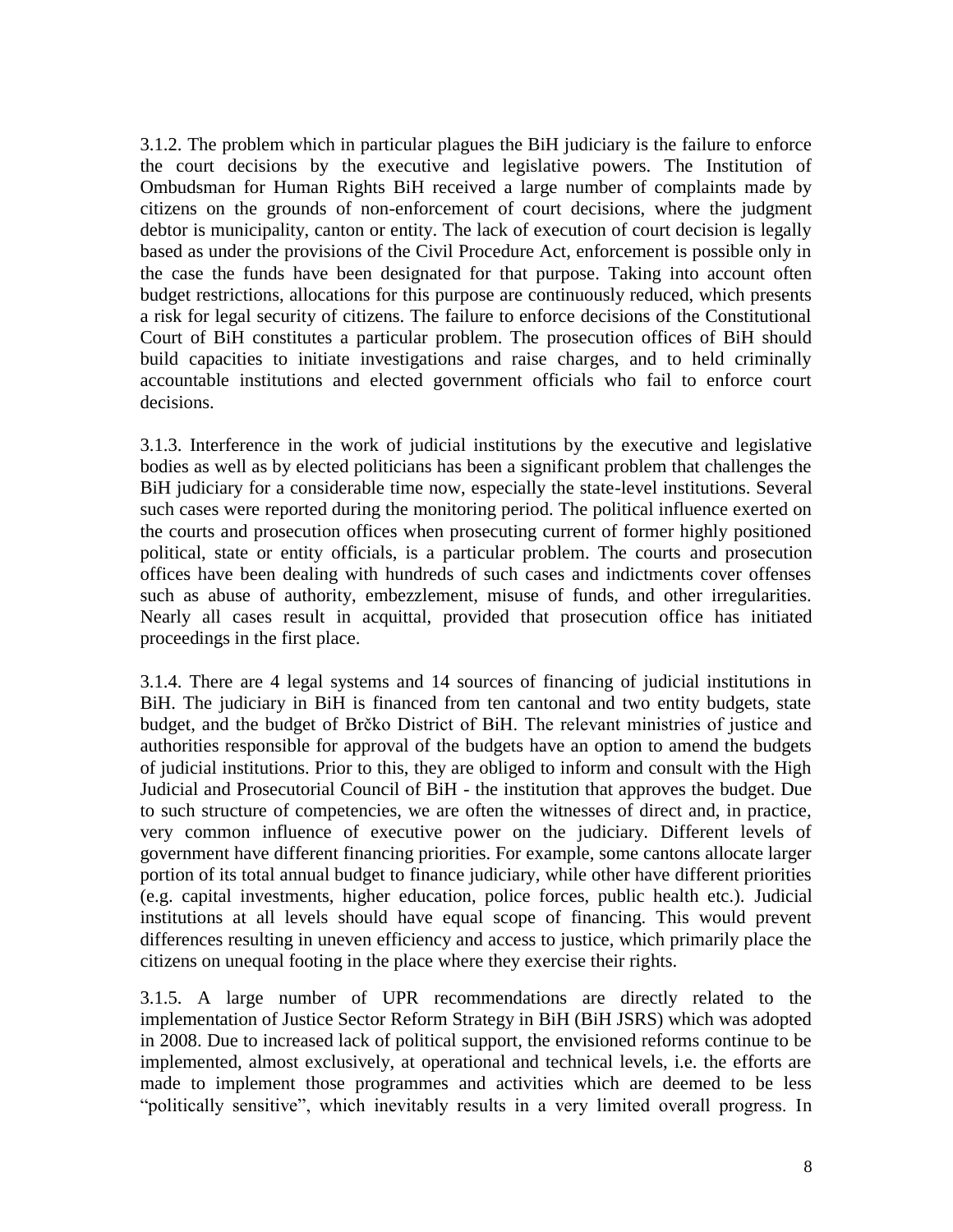2013, the process was lauched to draft a new JSRS document which does not include all activities not implemented in 2008 – 2013 period. By doing so, the establishment of the Supreme Court of BiH and single system of finacing the judiciary in BiH have been omitted. Due to neglection of these key activites, the efficiency and independence of judicial institutions is challenged. The implementation of all measures envisioned under the Justice Sector Reform Strategy in BiH (BiH JSRS) represents an essential step towards development of efficient judicial system which will guarantee protection of human rights of all the citizens in BiH.

### **3.2. Independence of Judges and Prosecutors**

3.2.1. The High Judicial and Prosecutorial Council of BiH demonstrated a certain progress in solving the complaints on inappropriate influences on the work judges and prosecutors. Although the number of complaints has significantly increased compared to the previous years, the capacities of the HJPC Office of Disciplinary Prosecutor remain to be limited with regard to efficient prosecution and sanctioning. In the previous year, in average 240 days were required to resolve the complaint. It is necessary to build the capacities of the HJPC to become more efficient in prosecution and implementation of sanctions with regard to complaints on the work of judges and prosecutors.

3.2.2. Appointments of judges to the state and entity level constitutional courts continue to be shaped by political influences. Many judges have severed their political parties prior to being appointed to judicial institutions, thus undermining reputation of courts as unbiased institutions. In addition, the RS Constitutional Court adopted the Rules of Procedure which is in contradiction with provisions of the Constitution, while the constitution of the FBIH Constitutional Court has been incomplete for several years due to political pressures with regards to appointment of judges. Notwithstanding the fact that there are no generally accepted standards against which constitution of courts and appointments of judges to constitutional courts would be conducted, as well as the fact that in the absence of such standards each country defines its own rules, Bosnia and Herzegovina should ensure legitimacy of appointments of judges to constitutional courts and should make sure that such appointments are made based on professional and ethical merits.

3.2.3. Appointment procedures for judges and prosecutors remain untransparent, since the decisions of appointment continue to be issued in the form of standard decision rather than a substantiated decision, thus rendering it impossible to file a complaint against the decision of an appointment. Therefore, HJPC needs to modify the forms of decisions on appointment of judges, prosecutors and expert associates so that desicion includes more detailed justification and explanation. It also needs to introduce the right to complain against an appointment decision and to establish a second instance committee which will make decisions with regard to complaints against such decisions.

### **4. FREEDOM OF RELIGION, EXPRESSION AND SPEECH (recommendation 33, 85, 86, and 87 –** *not implemented***)**

4.1. Last year the Secretariat of the Interreligious Council in BiH received 27 reports of attacks on religious buildings, as well as attacks on religious officials, with 9 attacks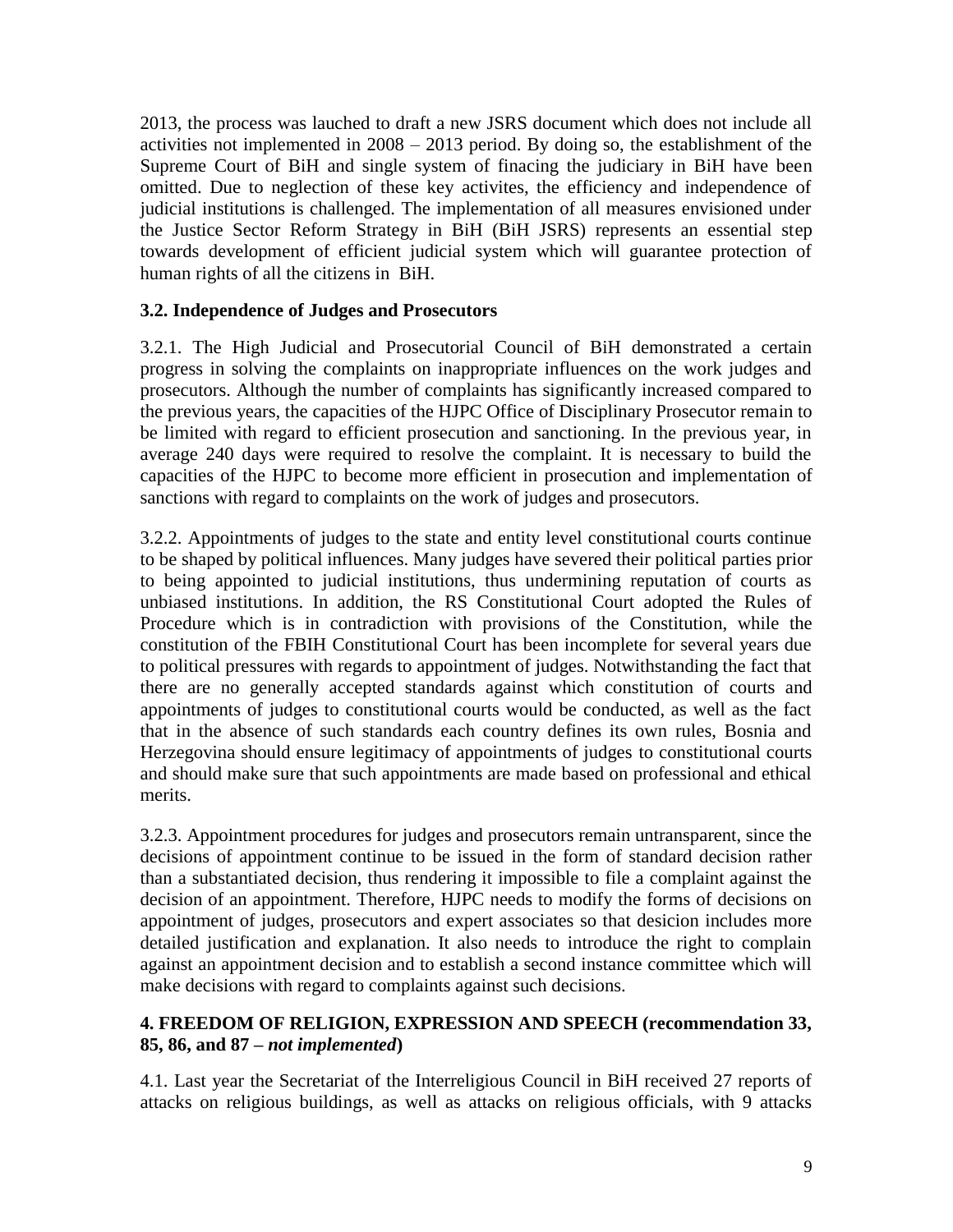occurring at the territory of RS, and 18 at the territory of FBiH. The existing legislation allows for the acts to be described as hate crimes, or crimes aimed at enticing religious hatred; however, the majority of police reports describe the acts as "criminal offence of damage of property". It is necessary to provide training for officers in police forces and prosecution offices regarding this type of crimes.

4.2. Criminal codes in the two entities and Brčko District govern the hate crimes. However, it is necessary to harmonise the criminal codes across BiH, so that the provisions of the Criminal Code of BiH and the Criminal Code of FBiH include the notion of hate as motive to commit crime, which is already included in the provisions of the criminal codes of RS and Brčko District. In addition, BiH, as the member state of the Council of Europe, should take urgent measures in order to harmonise criminal codes with the conventions included in the Annex 1 of the Constitution of BiH, particularly with the International Convention on Elimination of All Forms of Racial Discrimination (1965) and the Convention on Elimination of All Forms of Discrimination against Women (1979), and to respect the decisions of the European Court of Human Rights pertaining to inadequate regulation and processing of hate crimes.

4.3. Public broadcasters' programming, in each respective entity in BiH, is neither opened to nor is it actively aimed at achieving greater participation of representatives of religious minorities. The media broadcasts or prints unconfirmed reports which spread intolerance against members of specific religious communities. Print articles often establish unjustified links between acts of crime and ethnic or religious affiliation of perpetrators or victims, thus fuelling spread of ethnic intolerance. Similar instances may be observed in war crimes reporting in which the emphasis is placed on religious or ethnic affiliation of persons convicted of war crimes or persons alleged to have committed war crimes. Religious minorities' associations are faced with limited freedom of expression and gathering. In conjunction with this, there have been numerous incidents preventing events on important remembrance days commemorating victims or other events and gatherings related to issues of war crimes or discrimination in local communities. While celebration of religious holidays of constituent peoples in BiH warrants special dedicated programmes in the media, the holidays of minorities are granted not more than a mention in a short feature or they go without a mention.

4.4. It is necessary to facilitate access of hate speech victims to information regarding violation of their human rights and fundamental freedoms. It is necessary to build capacities of the Institution of Human Rights Ombudsmen in BiH to conduct investigations in this area, as well as to strengthen the role of the Communications Regulatory Agency (RAK) and to ensure that relevant authorities and civil society organizations conduct continuous monitoring of their activities. It is necessary to strengthen the role of the BiH Press Council with regards to the recommendations made and implementation of the recommendations. It is necessary for the Institution of Ombudsman and the BiH Ministry of Human Rights to take an active stance and issue recommendations and warnings to BiH online/print/radio/TV media upon instances of hate speech or in cases when hate speech evolves into the accepted behaviour due to inadequate control over comments' sections or citizens' direct addresses through the media.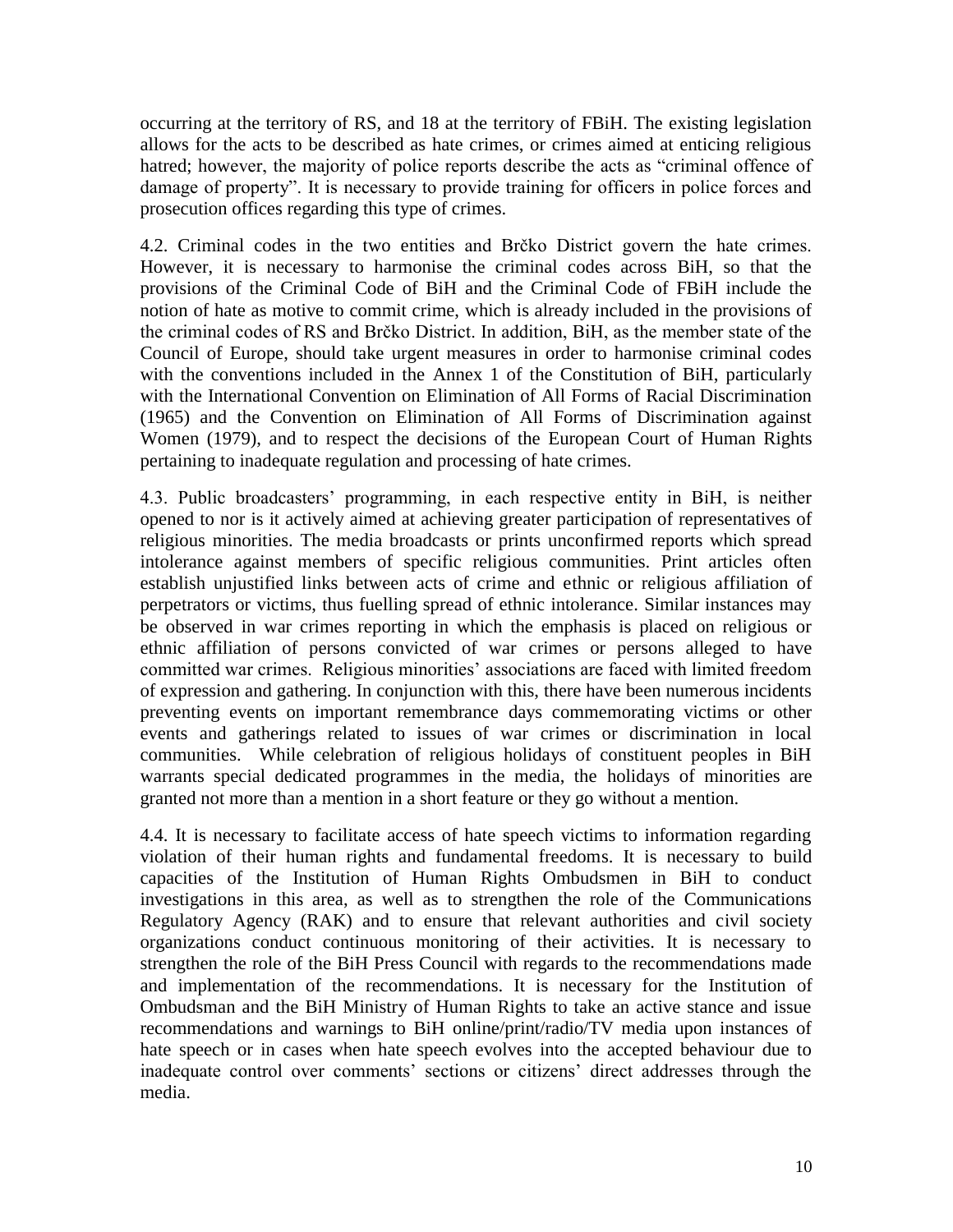### **5. PROTECTION OF HUMAN RIGHTS DEFENDERS (recommendations 87, 88, 89, 90, 91, 92, 93, 94, 95, 96, 97 –** *not implemented***)**

5.1. In spite of special emphasis which is placed on the freedom of expression and information in the media, civil society organizations, and journalist organizations in particular, suggest that freedom of expression in the public arena is subject to abuse and that hate speech is on the rise, particularly in the case of online media. It is rather apparent that there are media that join in the direct attacks on defenders of human rights, while the other media either defend them or remain silent. The state does not provide adequate protection to journalists, associations of journalists or to the media, thus impeding, encumbering and hindering them in the efforts to be efficient and unbiased. Journalists are subject to direct threats coming from political leaders as well as to various forms of indirect pressure which is embodied in the control over the media and marketing space as well as in the fact that the media are being funded by state owned companies and companies in which the state holds substantial shares. Institutions have achieved only partial progress with regards to implementation of obligations pertaining to freedom of access to information - in cases of formal compliance with the obligations, the adequate information and specific answers to journalists'/researchers' questions are not being provided. A range of video evidence has been published online illustrating attempts of political leaders to exert pressure on journalists and editors. Political affiliation or partiality of individual editors and journalists is clearly perceived in the public, and this undermines public confidence in the media.

5.2. Attacks on activists by judicial authorities in the RS have been reported  $11$ . RS Prosecution Office is conducting a number of preliminary investigations, in which the suspected persons are the activists involved in the initiative, serving the purpose of further intimidation of the activists. In addition, some of the activists have filed charges against the RS authorities to the BiH Prosecution Office, and all the investigations remain underway. It is disconcerting that the public is not informed about the details of these

l <sup>11</sup> The first case is reported in Srebrenica municipality and it pertains to the I will vote for Srebrenica (Glasaću za Srebrenicu) initiative aimed at registering and mobilizing citizens from Srebrenica municipality to vote and to participate in the 2012 local elections. The initiative was actively implemented in the period between early May and middle of October 2012; however, in practice, the activities have extended beyond the original time frame and into 2013 for the purpose of addressing problems citizens face due to unequal treatment and procedures on the part of Ministry of Internal Affairs of RS regarding the registration itself and well as registration of residence in Srebrenica. The second case pertains to Prijedor municipality and the initiative of several associations of civilian victims of war to hold peaceful remembrance walk across Zoran Karlica Square, commemorating the war crimes which occurred 20 years ago. The walk was banned, and the ban was also imposed on the peaceful walk commemorating the Human Rights Day, on December 10th 2012. Defying the ban, seven citizens organized a protest commemorating the Human Rights Day, under the slogan When human right are violated; civil disobedience becomes our duty (Gdje se krše ljudska prava, građanska neposlušnost postaje dužnost). The effect of the ban has not waned until the present day. It has been twofold – on one hand, the effect has proven positive and this is reflected in the spread of messages and increased determination of various associations and individuals to preserve the memory of the crimes committed in Prijedor, in particular thorough the Because it does concern me (Jer me se tiče) initiative; while, on the other hand, the negative effects reflect in the fact that even the reactions and pressure coming from the international community have not resulted in changing the attitudes of the local authorities and Ministry of Internal Affairs of the RS with regards to the right to freedom of public gathering of citizens in Prijedor.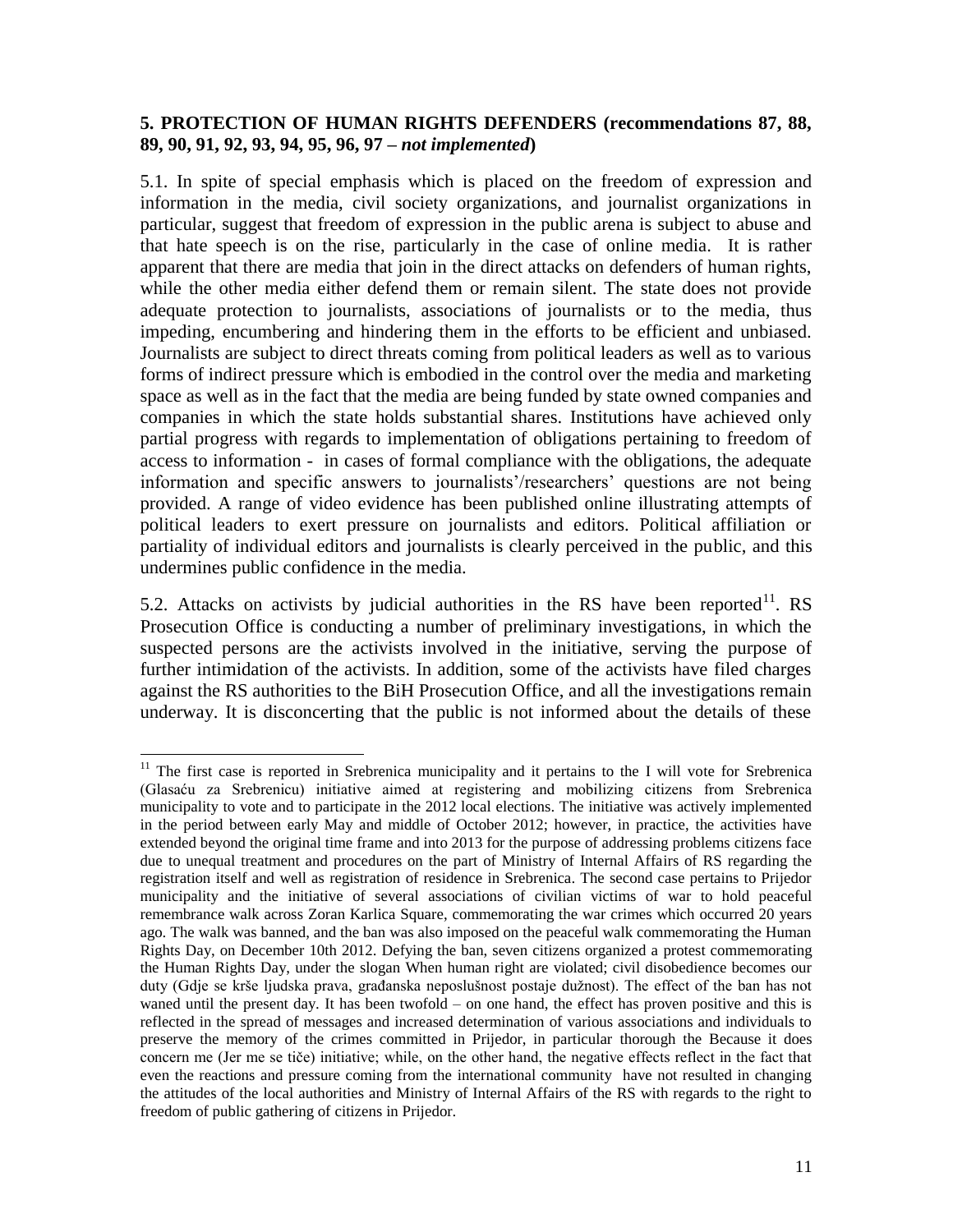investigations, particularly weather the investigations may be terminated due to the order of unenforceability. The status of charges filed against Republic Srpska in the case of violation of human rights of activists involved in the *I Will Vote for Srebrenica* (Glasaću za Srebrenicu) initiative is not known.

# 6. **INSTITUTION OF THE OMBUDSMAN (recommendations 9, 10, 11, 12, and 13 –** *partially implemented***)**

6.1. Due to the complicated decision-making system, which requires involvement of three ombudsmen, the Institution of the Ombudsman for Human Rights in BiH has not been able to timely react to the violations of human rights. Due to the procedure of making decisions and reaching consensus, it is questionable whether the Institution has carried out all necessary measures with regard to evidence collection. The existing recommendations of the Institution have not been implemented in many cases, though the cooperation with the relevant authorities during the investigation is relatively satisfactory. In practice, the prosecution offices practically make requirements for the victims and local human right defenders to submit evidences, in order for the prosecutors to commence investigations. In this process, they neither take an active response, nor consider that the civil society doesn't have access to the institutions in local communities. It is required to continue the reform of the Institution of the Ombdusman for Human Rights in compliance with the opinion of the Venice Commission dating from 2004 (one Ombdusman and his/her deputies) to improve the efficiency of the institution and enhance the decision-making system, which for now, implies that consensus of three ombdusmen has to be reached.

# **7. FIGHT AGAINST CORRUPTION (recommendation 84 –** *not implemented***)**

7.1. Corruption is one of the most serious problems in BiH affecting implementation of laws in the country. Citizens often find themselves pressed to participate in the corruption and to "purchase" public services. Widespread corruption is related with the complexity of structure and lack of harmonization between the activities carried out by different judicial institutions in the country. Although the prosecution offices receive a large number of criminal complaints from the citizens, they fail to conduct investigations promptly. The ex officio investigations are not initiated.

7.2. Agency for the Prevention of Corruption and Coordination of the Fight Against Corruption has not become operational as of yet. In practice, the coordinating role, which is conditional on political will to create adequate and operational state level agency, hinders any efficient activities in terms of dealing with corruption issue at the state level. This is amplified by the fact that the RS institutions undertake parallel activities to combat corruption, which serves to confirm the asymmetry in dealing with the problem, as well as the general inefficiency in the fight against corruption. The general approach to the issue and hindrances encountered in practice result in lack of citizens' confidence in the state institutions, since adequate activities, which would raise awareness of anticorruption mechanisms, are not being implemented. Public is not informed about the number of cases in the competent courts, or with the legally binding judgments (reporting, when existing, is neither systematically nor strategically processed), thus the purpose of punishments in not achieved.